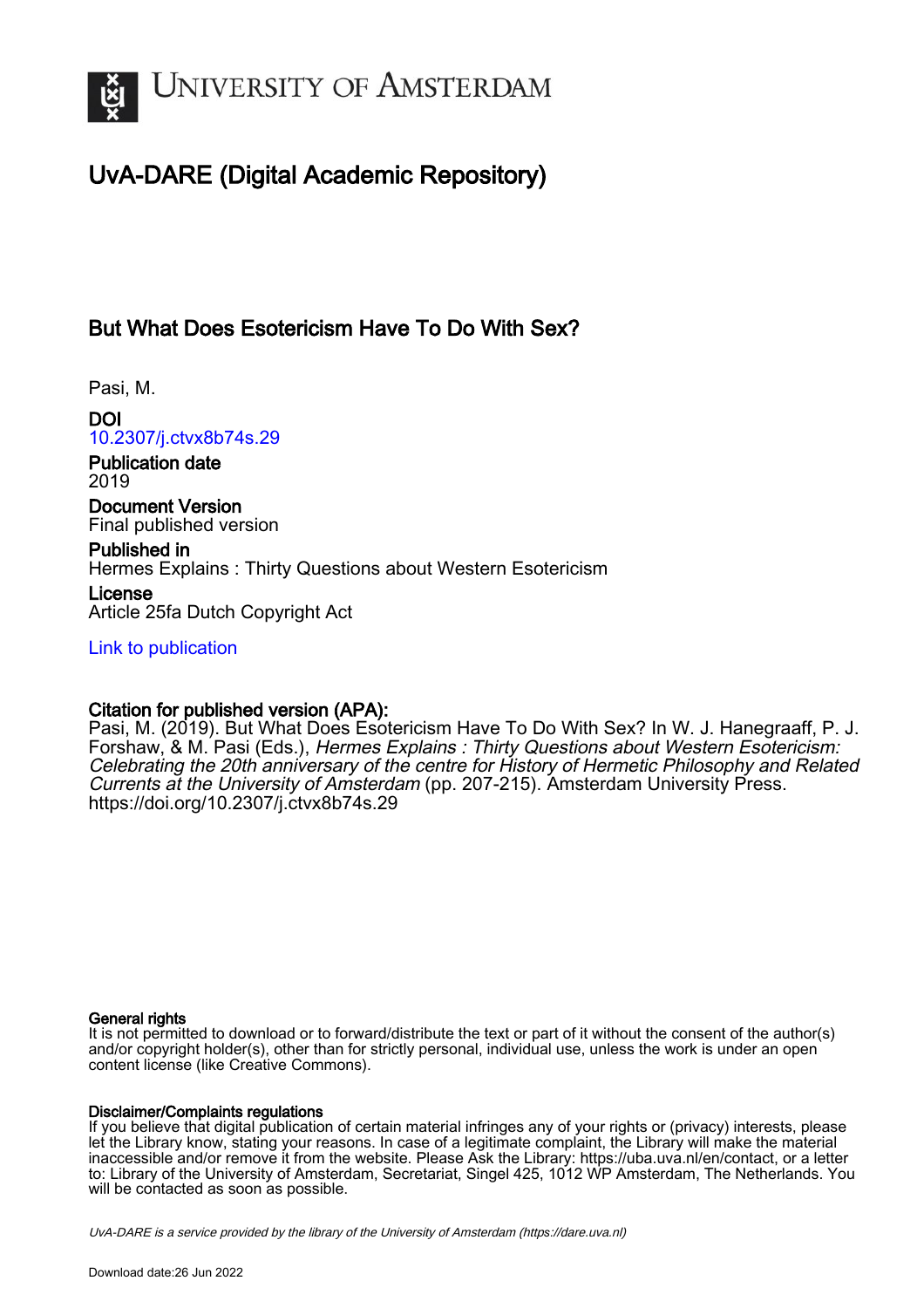# **But what does esotericism have to do with sex?**

*Marco Pasi*

Quite a few things, in fact. Sex has always been an important component of Western esotericism, even if not necessarily the most conspicuous one.<sup>1</sup> But what do we mean by it? Sex is, of course, a very generic term, which can refer to different aspects in what is a broad area of human experience. First of all, it can relate to the concept of "eros" as a universal law of attraction (which usually implies also the opposite balancing force of repulsion). Starting especially with Plato, love understood in this general sense has often been perceived as a key factor not only in human relations, but also in the structure of the universe as a whole. In this sense, the universe is believed to function according to the same basic principles of attraction and repulsion that regulate human life, even if they are applied to a loftier level of reality. It is easy to find developments of this basic idea in important authors of the Renaissance, such as Marsilio Ficino (1433-1499) and Giordano Bruno (1548-1600), for whom the erotic principles of attraction, the occult powers of magic, and the dynamic structure of the universe, are all part of a single continuum.<sup>2</sup> Similarly, the myth of the primordial androgyne, which in Western culture also has its roots partly in Plato and partly in the Biblical narration of Genesis, would be used to explain the origin of erotic attraction between men and women and the polarised nature of sexuality and even of the universe as a whole.3

Another important aspect is the use of sexual symbolism in esoteric literature and visual culture. This may or may not imply a sexualised vision of the universe as I have just described. To give just one example, alchemical literature is replete with images that have an erotic connotation, such as the union of female and male principles represented by an androgynous figure or the depiction of actual sexual intercourse. These images can be

<sup>1</sup> Essential reading for the relationship of Western esotericism and sexuality is the collection of essays edited by Hanegraaff and Kripal, *Hidden Intercourse*. Also useful for its broad, general scope is Versluis, *Secret History*.

<sup>2</sup> See Hanegraaff, "Under the Mantle of Love."

<sup>3</sup> On the concept of androgyny in Western esotericism see Faivre and Tristan, *L'Androgyne*; and Faivre, *L'Androgyne dans la littérature*. About the notion of the androgyne in Kabbalah, see Eliot R. Wolfson's essay in the present volume.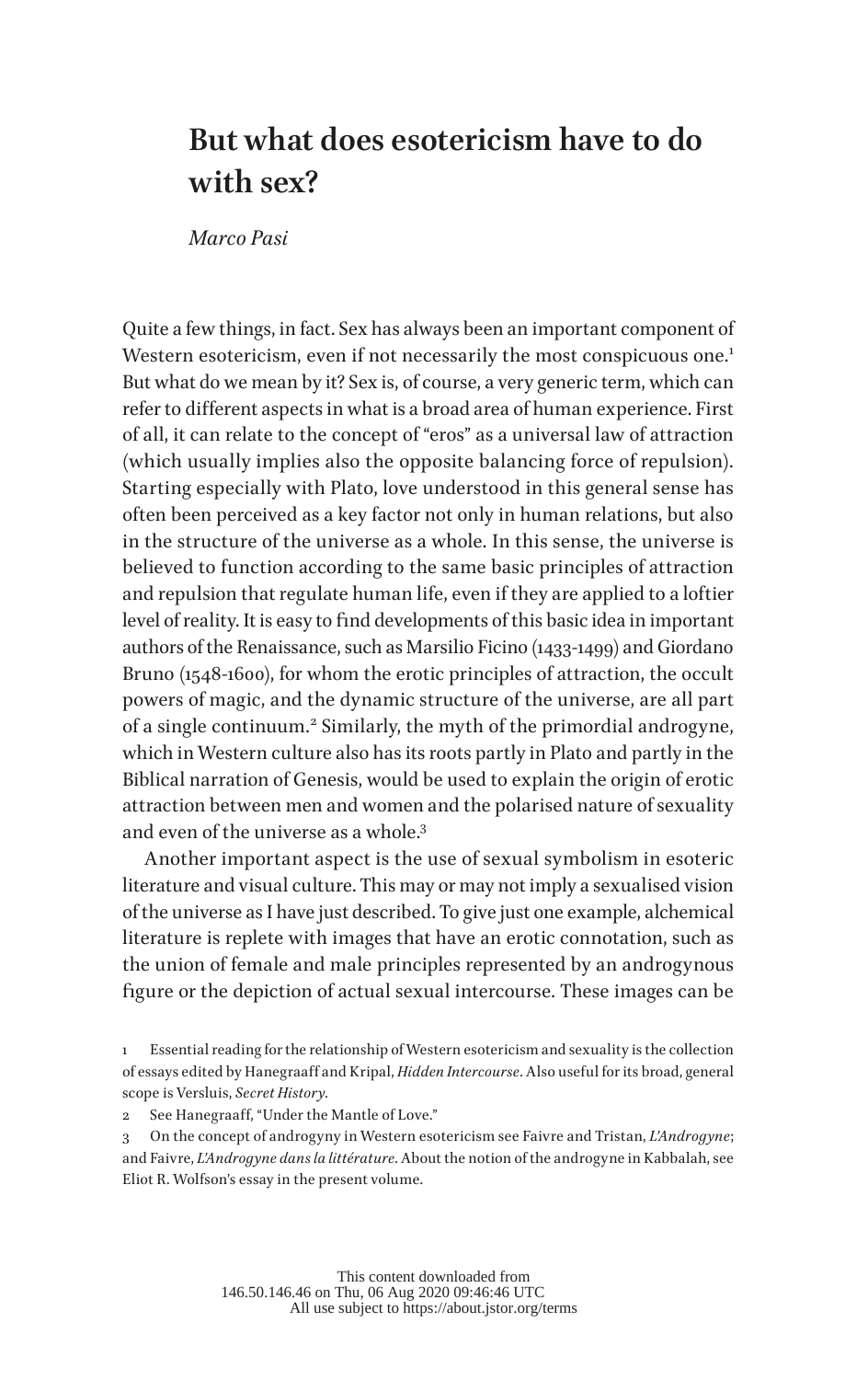interpreted as referring to particular aspects of alchemical practice (for instance, the combination of chemical elements or metals).<sup>4</sup>

A third aspect of the presence of sex in Western esotericism concerns not so much sex as a subject, but rather as an object. This is relevant particularly, but not exclusively, in the context of forms of popular magic that claim to offer remedies to all problems related to the erotic sphere, such as unrequited loves, difficult pregnancies, or insufficient sexual potency.<sup>5</sup>

In the first two cases, sex is used as a framework of reference in order to explain or illustrate aspects of reality, but this does not necessarily imply the actual use of sexual intercourse as a meaningful esoteric practice. In the third case, on the other hand, the presence of sex in a magical context is certainly more embodied and physical than in the first two, but this presence usually concerns more the intended goal of the magical practice, rather than its means, and this goal is quite specifically related to bodily functions rather than spiritual progress. In order to see the development of an explicit, self-conscious, formalised use of sexual acts in an esoteric context in the West, we have to wait until the mid-nineteenth century. So we get to the fourth aspect of the relationship between Western esotericism and sex, usually referred to as "sexual magic." It is on this one that I am going to focus especially here.<sup>6</sup> In fact, this development has been one of the most remarkable innovations of modern Western esotericism, and has a number of implications that it is crucial to discuss when addressing the general question asked in the title of this essay.

First of all, we may ask ourselves why sex should get mixed with esoteric or magical practices in the first place. One easy answer might be that sex relates to a deep aspect of human existence, based on the universal impulse of reproduction, and that it would have been strange if esotericism, with its holistic approach to reality, would not include it sooner or later as a part of its experiential dimension. But there are probably also other aspects that should be taken into account. Sexual orgasm appears to be one of the easiest, most immediate ways of obtaining an intense altered state of consciousness, one that is potentially available to anyone without the use of exotic drugs or complicated bodily techniques. As is the case with other forms of alteration of consciousness, depending also on the social and

4 See Principe, "Revealing Analogies."

6 The only comprehensive scholarly study of sexual magic is Urban, *Magia Sexualis*, to which we could add the already mentioned, but less scholarly, Alexandrian, *La magie sexuelle*. Important essays on the subject can also be found in Hanegraaff and Kripal, *Hidden Intercourse*.

<sup>5</sup> For a useful overview of what is notoriously a very broad subject, see Alexandrian, *La magie sexuelle*, chs. 1 and 7.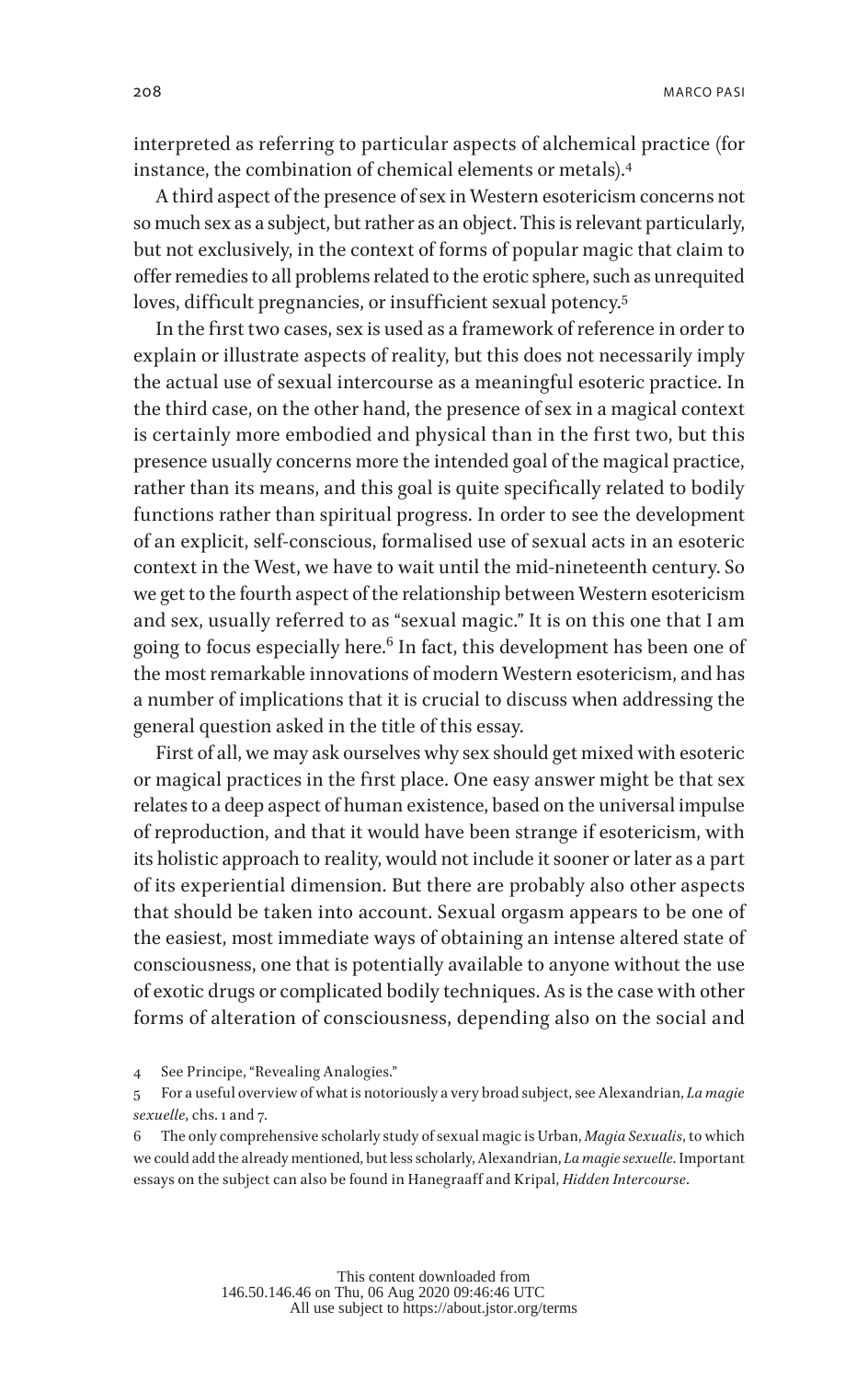cultural context, this peak experience can be perceived to have religious, mystical, or magical connotations.<sup>7</sup>

If this is so, then one might ask why the use of sexual intercourse for magical or esoteric purposes was not much more common before the nineteenth century. The answer is quite obvious, and has to do with the strict policing of sexual behaviour in a traditional, mainstream Christian context. Sex has usually been understood here to be exclusively functional to reproduction, and frowned upon when practised outside the tight boundaries of this function. Therefore, it would have been difficult to even conceive of sexual practices for religious or magical purposes in a Christian context. When considering the fact that a new interest in sex emerged in esoteric movements during the second half of the nineteenth century, one should take various factors into account.

On the one hand, it is interesting to note that this new development started out in the Victorian period, during which all expressions of sexuality were subjected to heavy censorship and social control; not so much by religious institutions, as may have been the case in earlier historical periods, but by a generalised feeling of public decency that was widespread also in secular institutions. We know that Michel Foucault, in his *History of Sexuality,* has famously criticised a simplistic, stereotypical image of sexual repression, which he called the "repressive hypothesis."8 But it remains true that for many people who had a direct experience of it, the subjective feeling of living in a period that had a negative obsession about sexuality was very real, and could become even more vivid when some of these persons lived long enough to see the end of it and then, with hindsight, compared it to the more relaxed atmosphere of the post-WWI period. Many examples could be given. Here, for instance, is what the famous Austrian writer Stefan Zweig (1881-1942) remembered, in his *World of Yesterday* (1942), about the attitude towards sexuality that was predominant in his youth:

Our century … looked upon sexuality as an anarchical and therefore disturbing element, which had no place in its ethics and which was not allowed to see the light of day, because every form of extra-marital love was in opposition to middle-class "decency." … School and church, salon and courts, newspapers and books, modes and manners, in principle avoided every mention of the problem, and even science, whose real

8 Foucault, *History of Sexuality*, pt. 1 and 2.

<sup>7</sup> For a cultural history of orgasm in the West, see Muchembled, *L'Orgasme et l' Occident*.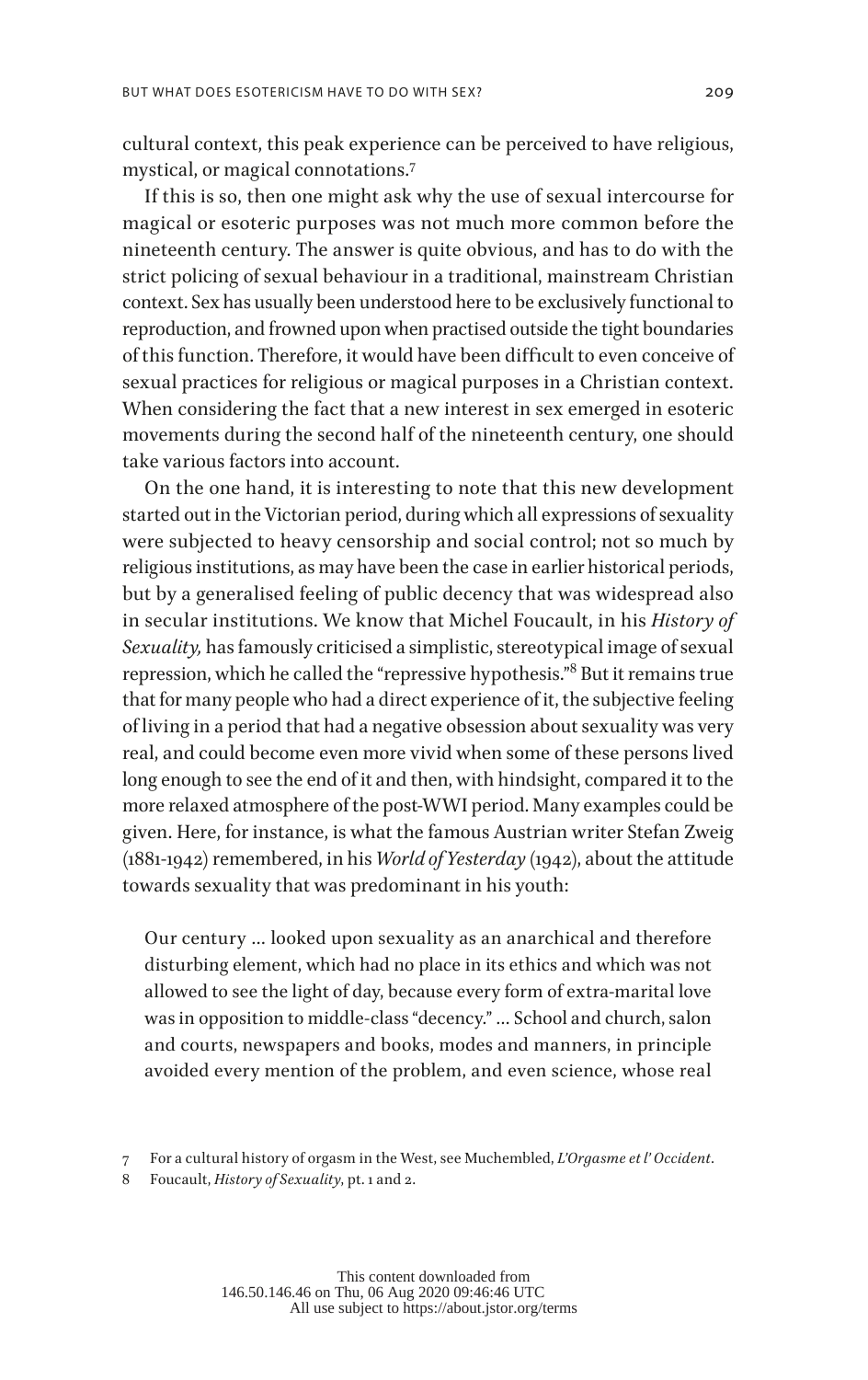task would have been to approach all problems impartially, shamefully subscribed to the *naturalia sunt turpia*. 9

It is certainly noteworthy that the emergence of sexual magic took place in a historical context where sexuality was so severely repressed and censored by mainstream culture, both in its religious and secular spheres. We might therefore see it as a form of antinomianism, as if a radicalisation of an antisex attitude from the top down would have produced, or at least stimulated, a reaction of sexual curiosity and experimentation from the bottom up, similar for instance to pornography or libertinism. But this probably is only one aspect of the story. Another aspect is the deep cultural change that begins to take place during the second half of the nineteenth century, and which becomes particularly evident in the early years of the twentieth century. As a result of processes of social transformation often subsumed under the generic label of secularisation, it is the whole relationship that people have with their body that begins to change.10 The body becomes the focus of renewed, positive attention, with the underlying idea that a good life implies its sustained cultivation and care. It is in fact in this period that we see the emergence of sport as a regular practice, not just as a pastime, but also as a way to keep one's body healthy and fit. Fashion also changes, making it easier to expose the body to fresh air and sunlight, and an interest in naturism, vegetarianism, and physical activity in natural environments (all practices that in the German-speaking countries were part of the so-called *Lebensreform* movement) begins to make itself visible. Persons who shared these new concerns about bodily health often had an interest in alternative spirituality and esoteric ideas as well, as was the case in the early years of the twentieth century in the famous community of Monte Verità, close to Ascona, Switzerland, and in countless others in Europe, North America, and elsewhere.

But what is sexual magic? Most forms of it are based on the idea that certain bodily fluids (understood as being not purely physical, but also with "subtle" or "spiritual" qualities) possess a particular power, and that this power can be manipulated and made effective through the use of sex as a catalyst. This is supposed to happen during sexual intercourse, in

10 For a broad, comprehensive perspective on the changing attitudes towards the body in that period, see Corbin, Courtine and Vigarello, *Histoire du corps*, esp. vol. 2, pt. 2 and 3; and vol. 3, pt. 2.

<sup>9</sup> Zweig, *World of Yesterday*, 62. Zweig's poignant recollections can be compared to the virulent, uncompromising indictment of Victorian morality put forward by the occultist Aleister Crowley (1875-1947) in the preface to his anti-Christian poetic drama *The World's Tragedy*.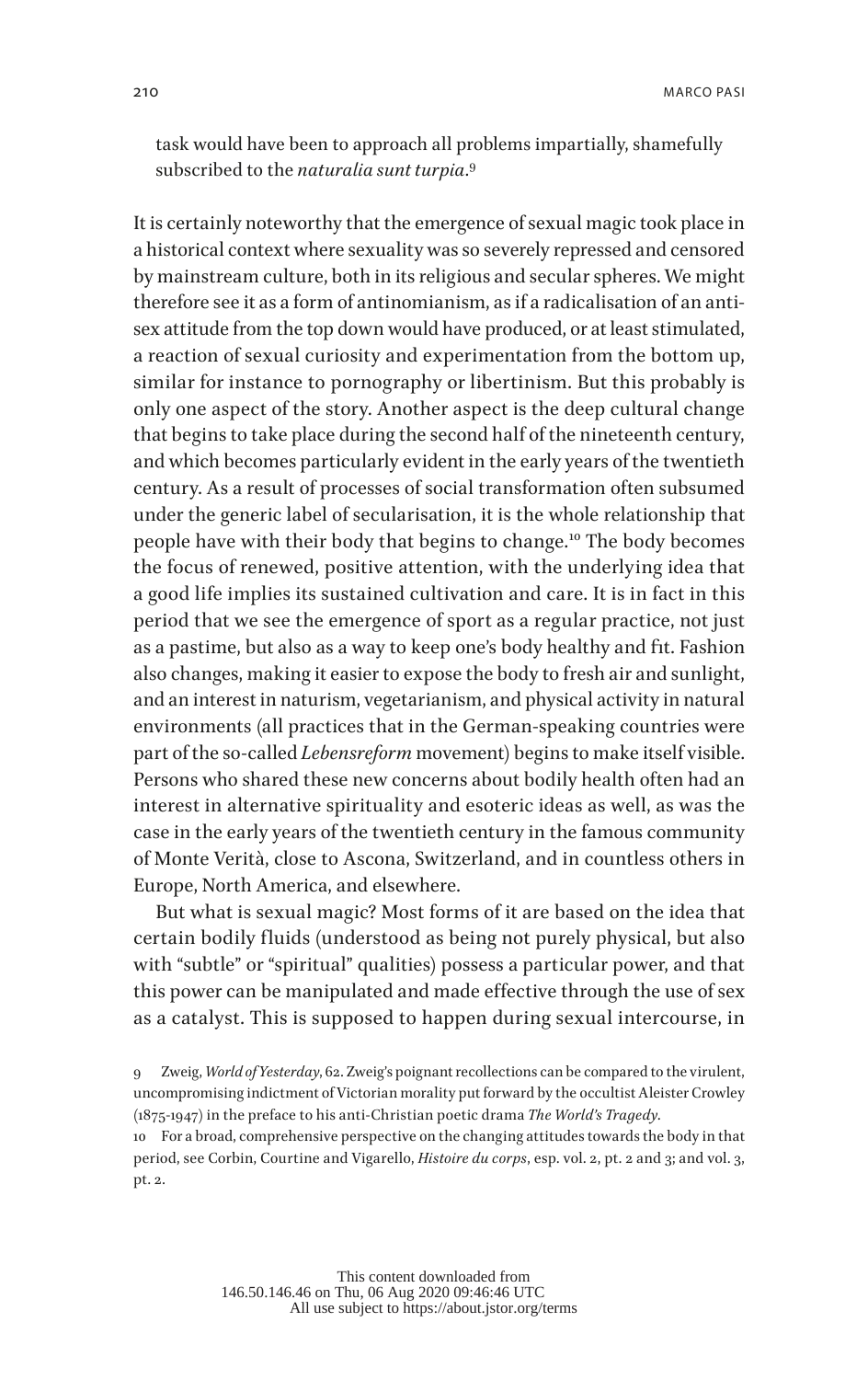combination with particular bodily and/or mental techniques. According to certain doctrines of sexual magic, the bodily fluids that result from intercourse, or from other forms of sexual activity (e.g., masturbation), can be transmuted into "medicines" or "elixirs" that possess the power to heal, rejuvenate, or make people immortal and godlike.

Various scholars have suggested that there might be cases of sexual magic in Europe before the nineteenth century, for instance with important figures for the history of Western esotericism such as Giordano Bruno, Cagliostro (ps. of Giuseppe Balsamo, 1743-1795), or William Blake (1757-1827).<sup>11</sup> However, the evidence for a full-blown theoretical and practical system of sexual magic before the mid-nineteenth century is rather thin. The first author who clearly developed such a system was the American spiritualist and early occultist Paschal Beverly Randolph (1825-1875).

It would be impossible here to summarise the history of sexual magic in all its stages and developments, not only due to lack of space, but also because large portions of this story have not been properly investigated by scholars yet. At this moment, a comprehensive historical overview of the magical use of sex in modern Western esotericism is still lacking.12 What I would like to do here instead is reflect on a number of aspects that I consider significant, particularly from a cultural and social point of view.

To begin with, from the broader perspective of the history of religions, sex has often been used to characterise and stigmatise groups of people that, for one reason or another, were considered to be threatening or dangerous. Sexual practices perceived as abnormal or illicit (such as orgiastic rites, sodomy, bestiality, or the supposed intercourse with demons and other non-human beings) were attributed to these communities and were thought to be a major component of their anti-social behaviour. When one has a look at the groups that were historically targeted with such accusations in Europe, one realises that this has been a recurring phenomenon in different cultural and geographical contexts.13 We find it in fact in relation to various religious groups, such as the Dionysiacs, some Gnostic sects, the Bogomils, the Cathars, the Knights Templar, the Rosicrucians, and the

13 For a general overview see Culianu and Hakl, "Sexuality."

<sup>11</sup> Ioan P. Couliano draws a suggestive comparison of Bruno's theories on magic with Tantra in his *Eros and Magic*, 99-101. On Cagliostro and the possible sexual aspects of his tradition of Egyptian Freemasonry, see Introvigne, "Arcana Arcanorum." On Blake, see Schuchard, *Why Mrs. Blake Cried*.

<sup>12</sup> The already mentioned Urban, *Magia Sexualis*, is what comes closest to such an overview, but focuses mostly on the Anglo-American side of it, going less deep into sources from other linguistic areas (e.g., German, French, Italian).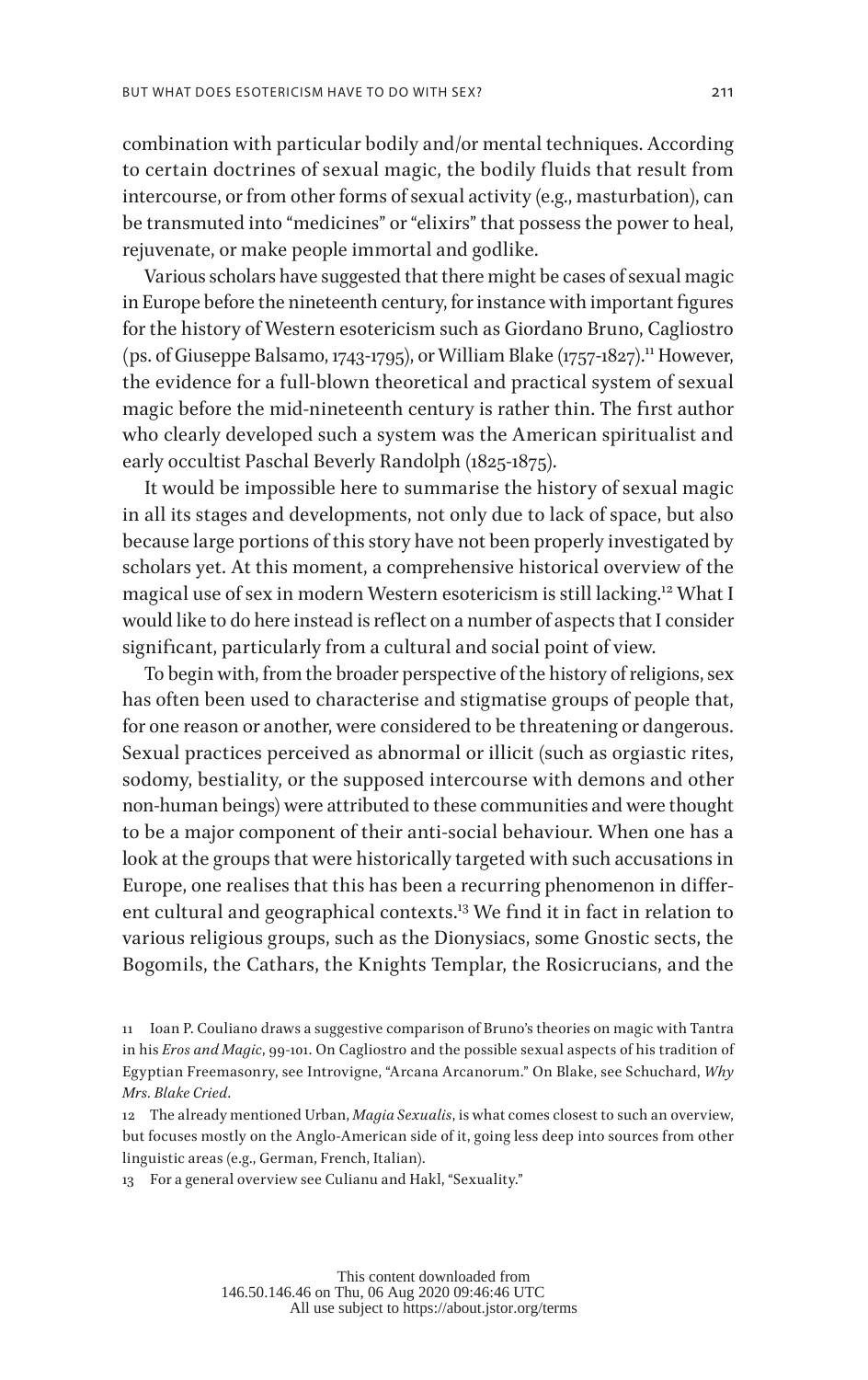Khlysty.14 To these movements, which had real historical existence, we could also add movements that were largely the product of the imagination of the people who intended to persecute them, such as the witches during the so called "witch-craze" of the early modern period. In spite of all the significant differences between these groups, one pattern stands out, and it is precisely the accusation by their adversaries that they engage, among other things, in illicit sexual practices. From a historical point of view, in most cases it is unclear to what extent the sexual practices described in these accusations were real, rather than a mere fantastic projection by their adversaries. Nonetheless, whatever the actual reality of said practices, they produced a sulphurous reputation that stuck to these movements and became part of their image even long after they had ceased to exist. This is the reason why, when sexual magic made its appearance, some of its protagonists felt the need to reactivate what they thought was the continuing legacy of some of these groups. It is no wonder, therefore, to see practices of sexual magic making their appearance in occultist groups that would call themselves "Gnostic," "Templar," or "Rosicrucian." This phenomenon would fit into a narrative that saw these groups as parts of a long countercultural tradition of the West, where true hidden wisdom related to sexuality would have been concealed.

A second point is that sexual magic is often seen as a European white male affair that is supposed to have emerged in the context of early twentiethcentury occultism. Some of the early protagonists of this story, such as the German Theodor Reuss (1855-1923), the English Aleister Crowley (1875-1947), and the Italian Giuliano Kremmerz (pseud. of Ciro Formisano, 1861-1930) were in fact all European male occultists. However, a closer look yields a much more complex picture, which places the beginnings of sexual magic in North America further back in the 1860s and 1870s, through the pioneering work of a person of colour, the aforementioned P.B. Randolph. It also shows the crucial role of spiritualism and of women in these very early stages, with figures such as the American spiritualist and feminist agitator Victoria Claflin

14 Most of these movements were accused of improper or eccentric sexual behaviour by their adversaries. In the case of the Rosicrucians, the association was made particularly in one famous text, *Le Comte de Gabalis* (1670) by Henri de Montfaucon de Villars (1638-1673). The text had a large fortune among later esotericists and influenced the occultist milieus in which sexual magic emerged in the second half of the nineteenth century. There is enough evidence to believe that the author actually intended to write a parody of the occult sciences and their practitioners, rather than unveil their secrets, as many later esotericists believed. For a modern edition of the text, with a lengthy introduction by Didier Kahn that contextualises it historically, see Montfaucon de Villars, *Le Comte de Gabalis*.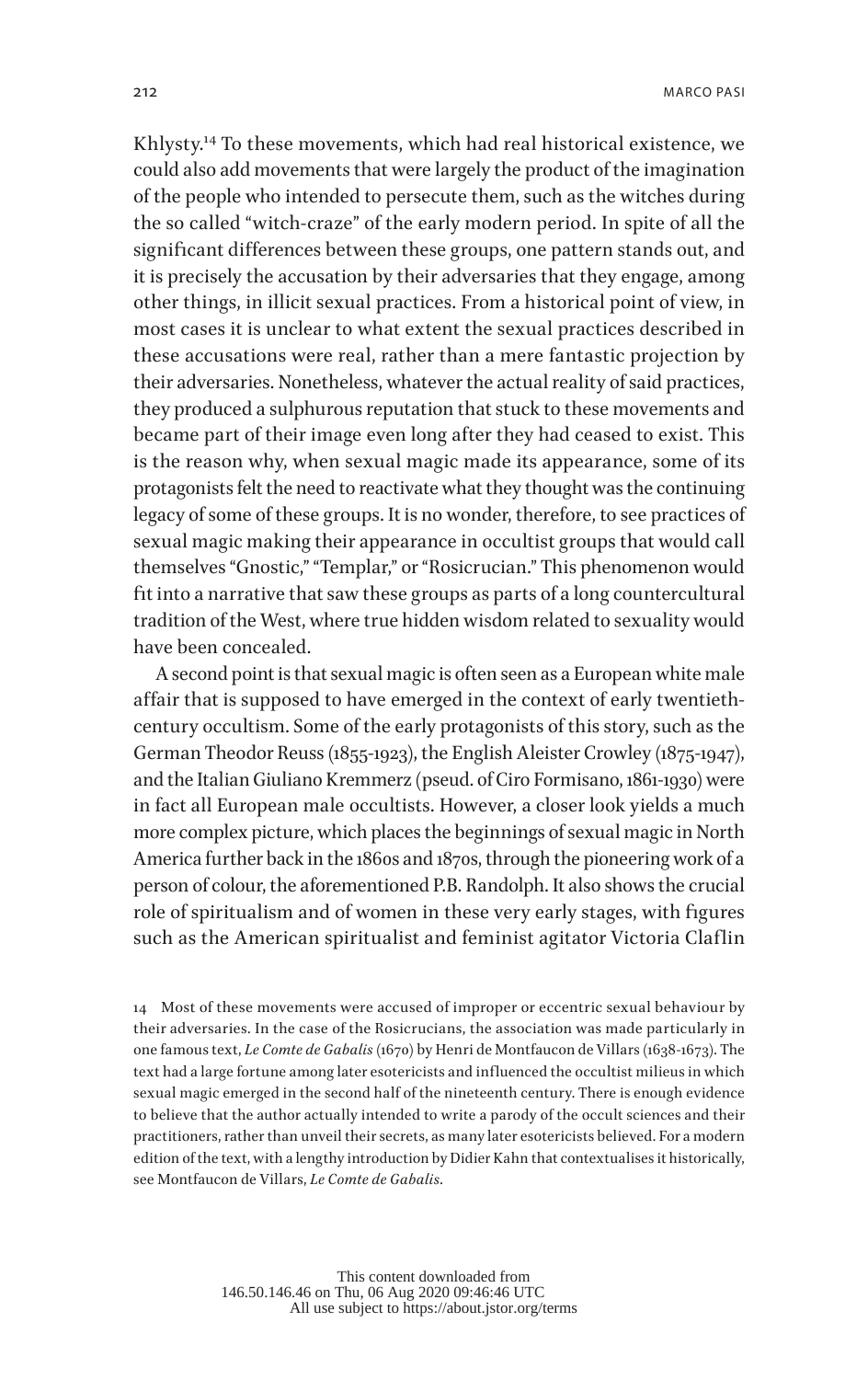Woodhull (1838-1927), the Anglo-Spanish spiritualist and early theosophist Maria Mariátegui Sinclair, also known as Lady Caithness (1830-1895), and the American esotericist and sexual activist Ida Craddock (1857-1902).<sup>15</sup>

From what we know, Woodhull and Caithness were not practising forms of sexual magic themselves, but in their works one can find the theoretical premises for such practices: namely, a positive appreciation of the body – especially the female body – as a tool for spiritual and magical experiences, and of sexual intercourse as a perfectly natural and enjoyable aspect of human life, irrespective of marriage and reproduction. This fact makes us perceive an interesting nuance into the almost universal anti-materialist attitude of spiritualists and occultists alike, because their openness towards the use of sex for spiritual or magical purposes is also based on a positive vision of the material world as a whole. In fact, when describing the anti-materialism of occultists and spiritualists one may be tempted to forget that it was not so much the material world as such that they were rejecting, but rather the idea of an unbridgeable divide between that world and the spiritual one, or the idea that all reality could be reduced to matter. A good example of this can be found in how two other occultists, Anna B. Kingsford (1846-1888) and Edward Maitland (1824-1897), compared the Hermetic tradition (as they understood it) to Christianity. For them, the Hermetic tradition displayed a much healthier attitude towards the human body and more generally towards nature as a whole:

The Hermetic system is distinguished from other schools of mysticism by its freedom from their gloomy and churlish manner of regarding nature, and their contempt and loathing for the body and its functions as inherently impure and vile; and so far from repudiating the relations of the sexes, it exalts them as symbolising the loftiest divine mysteries, and enjoins their exercise as a duty, the fulfilment of which, in some at least of his incarnations, is essential to the full perfectionment and initiation of the individual.<sup>16</sup>

A question that could be asked now is: why is it that the earliest traces of sexual magic are to be found in the United States and that American authors

16 Maitland, "Hermetic System," xvii. It is interesting to note that Kingsford and Maitland were also close friends and collaborators of Lady Caithness.

<sup>15</sup> There are several biographies of Woodhull, but none of them discusses her connection to the early development of sexual magic, which will be the focus of a forthcoming study of mine. On Lady Caithness, see Pasi, "Exégèse et sexualité." On Craddock, see Schmidt, *Heaven's Bride*; and Chappell, *Sexual Outlaw*.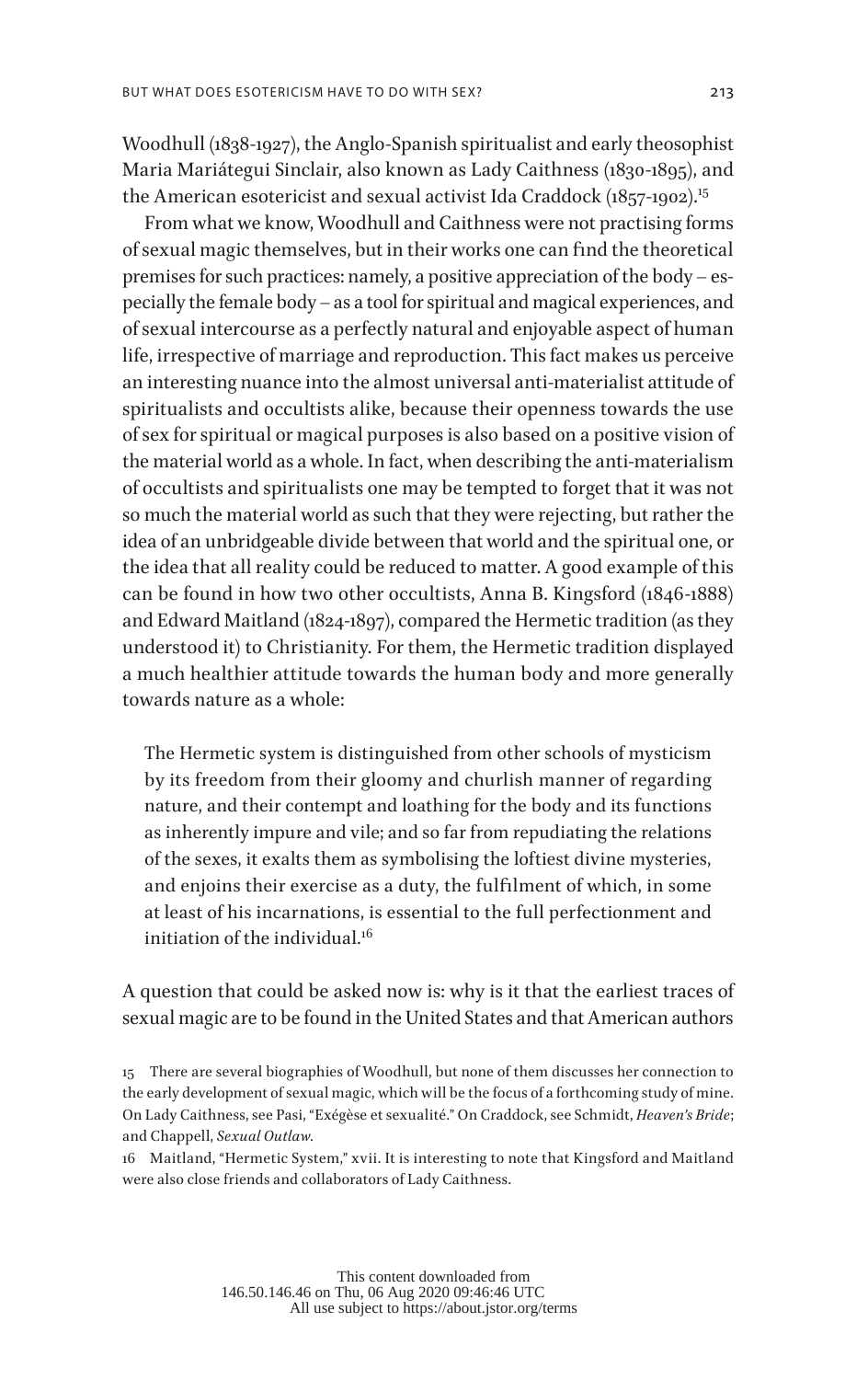played such an important role at its beginning? The answer seems easy enough, and has to do with the fact that social and religious experimentation was much easier in the United States than in Europe. Due to the vastness of the territory – large portions of which were not controlled by a pervasive central administration – and the religious diversity which had always characterised the country since the time of the earliest European settlers, it was certainly possible to engage in alternative practices and ideas in the United States with relatively less fear of persecution or stigmatisation. For the same reason, it is in the United States that one can observe, in the same period or slightly earlier, the emergence of new religious movements engaging in alternative or non-mainstream sexual practices, such as the Mormons, the Shakers, or the Oneida community.<sup>17</sup>

A further point is what I would define as the "heterogenesis of ends" of modern Western esotericism. By this I mean that, in analysing modern Western esotericism, one soon realises that its cultural and social relevance may go beyond the explicit intentions of the esotericists themselves. It is in fact possible to see in this context the formation of progressive discourses and practices that anticipate later developments in mainstream culture, independently of whether the esotericists who proposed them had a conscious progressive agenda. This notion of an esoteric heterogenesis of ends relates closely to the problem of the "modernity of occultism," which I have discussed elsewhere.<sup>18</sup> I have suggested some explanations as to why such progressive elements could find a convenient breeding ground in modern Western esotericism. Sexuality is one of the aspects where this phenomenon manifests itself most clearly. In the literature related to sexual magic in the second half of the nineteenth century we find, for instance, discussions about reproduction, birth-control, free love, and female orgasm for which there was no significant room – at least in such progressive terms – in other social contexts at the time. Authors such as Randolph, Woodhull, Caithness and Craddock include these discussions in their publications, and in so doing they open up new perspectives about human sexuality. The importance attributed to female orgasm, together with practical instructions for men as to how they can help their partners to reach it, is a particularly interesting example, as it candidly tackles a subject that had not received so much attention yet even in the emerging sexological literature of the time.<sup>19</sup>

<sup>17</sup> See Forster, *Religion and Sexuality*.

<sup>18</sup> See Pasi, "The Modernity of Occultism."

<sup>19</sup> On the early history of sexology, or *scientia sexualis*, see Bullough, *Science in the Bedroom*; and Sigusch, *Geschichte der Sexualwissenschaft*.